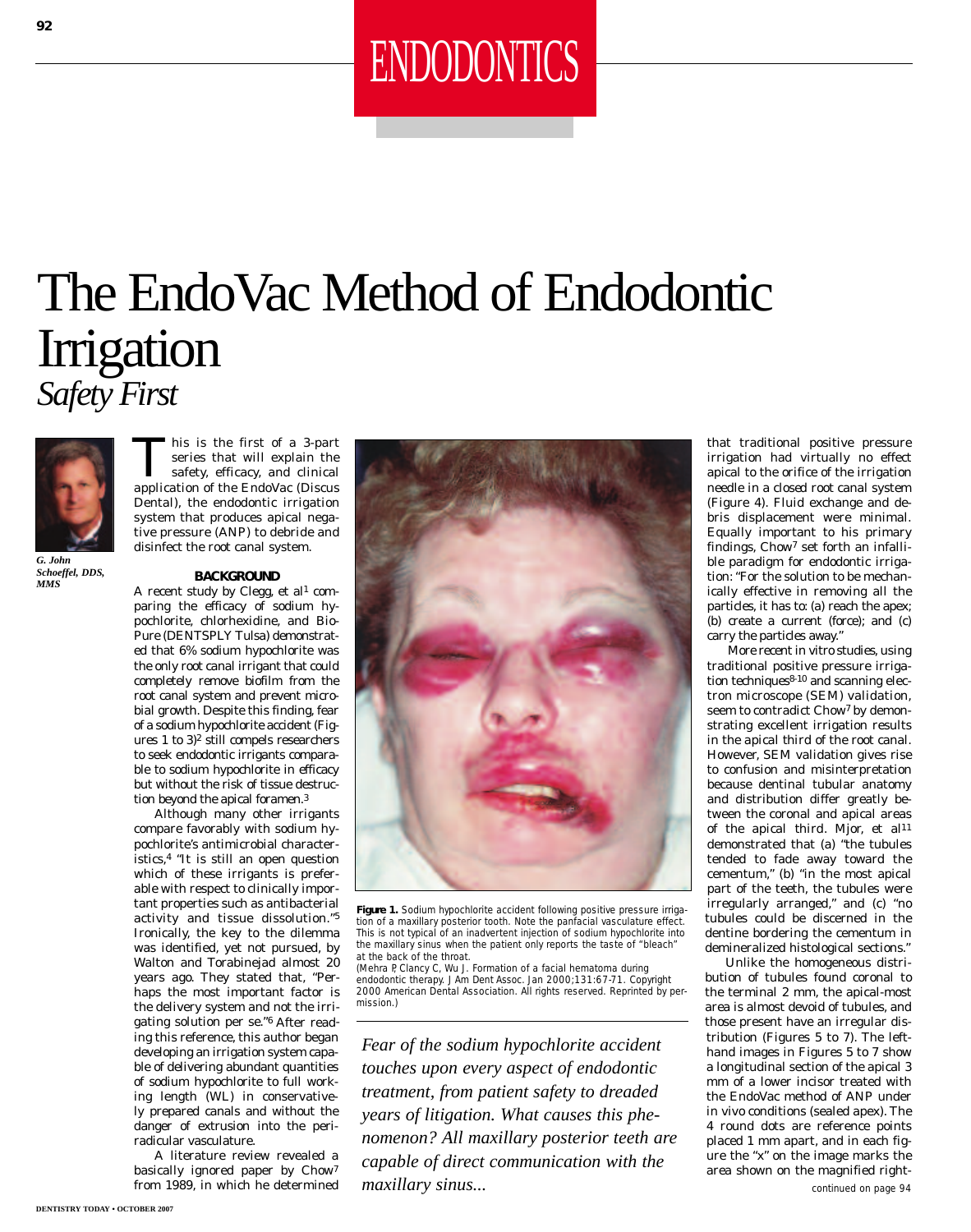### **The EndoVac Method...**

*continued from page 92*

hand SEM image. It can clearly be seen that the number of tubules and their pattern varies depending on the location within the apical third. Accordingly, SEM examinations should not be limited only to those areas rich with tubules coronal to the apical 2 mm; however, in studies they all are, as confirmed by the tubular patterns.

Another technical flaw occurs in in vitro irrigation studies when the examiner fails to seal the apical termination during testing.12 While such studies

seem to demonstrate excellent apical debridement and disinfection using positive pressure, the lack of apical seal allows free flow of irrigant through the apical foramen (Figure 8). Most irrigation study designs contain this flaw, ignoring the findings of Chow discussed earlier in this article, and thus resulting in a false representation of the irrigant(s) true action at the apical termination. Under in vivo conditions this extrusion would result in a catastrophic sodium hypochlorite accident. Studies that did/do properly seal the apex during irrigation technique testing



**Figure 2.** Sodium hypochlorite accident in the mandibular region. Note the widespread diffusion of sodium hypochlorite sublingually.



**Figure 3.** Widespread diffusion of sodium hypochlorite into the soft palate.

(Figures 2 and 3 were originally featured in the article Review: the use of sodium hypochlorite in endodontics potential complications and their management [*Br Dent J.* 2007;202: 555-559], with reprint permission by Stephen Hancocks, OBE, Editor-in-Chief of the *British Dental Journal*.)

have failed to produce favorable results when using traditional positive pressure techniques.13-15

**THE SODIUM HYPOCHLORITE ACCIDENT** Fear of the sodium hypochlorite accident touches upon eve-

# Introducing the F File. The world's first **plastic** endodontic rotary finishing file.

### olastic

Originator of the World's First Plastic Endodontic File

- . The advancement of polymer science and technology have allowed for the development of a plastic rotary endodomic finishing file.
- . The plastic rotary endodontic file provides a time and cost saving atomage over some or ultrasonic instrumentation.
- · Plastic rotary finishing files are single-use fles.
- . This plastic rotary endedoratic finishing file has a unique file design and diamond coating that enables the file to agitate sodium hypochlorite and remove remaining dentinal wall debris without further enlarging the canal

Usage: The F File is used as the last tile prior to obturation of a canal. It replaces the use of sonic or ultrasonic instrumentation.



We Sell Direct! To Place An Order Please Call or Go Online



Plastic Endo, LLC TOLL FREE: 1.866.752.ENDB (3836) 318 Half Day Road: #247 Batfalo Grove, 11-80089

www.plasticendo.com

ry aspect of endodontic treatment, from patient safety to dreaded years of litigation. What causes this phenomenon? All maxillary posterior teeth are capable of direct communication with the maxillary sinus, and sometimes even the Schneiderian membrane is absent (Figure 9). Direct communication between the maxillary sinus and the root canal systems of these teeth offers virtually no resistance to fluid escaping from the root canal space,  $16,17$ and may be the most frequent cause of a sodium hypochlorite accident. However, these accidents also happen in the mandibular region, sometimes with even more devastating consequences<sup>18</sup> (Figures 2 and 3).

Although the exact mechanism for the sodium hypochlorite accident has never been elucidated, the capillary blood pressure in the pulp is about 25-mm Hg or 0.48 psi,19 and the pulpal and periapical capillaries would seem to be a logical portal of entry to the immediate vasculature once endodontic irrigation pressure exceeds the normal regional blood pressure. In 2002, Bradford, et al20 explored several needle factors to determine which could produce the safest air pressure method to dry the root canal system. They explored open-ended versus side-venting needle designs, placement relative to binding point, and size. Although this study used positive air pressure in the root canal, the results apply equally to irrigation fluids, since "Fluid mechanics is the subdiscipline of continuum mechanics that studies fluids, that

*continued on page 96*

**FREEinfo, circle 62 on card**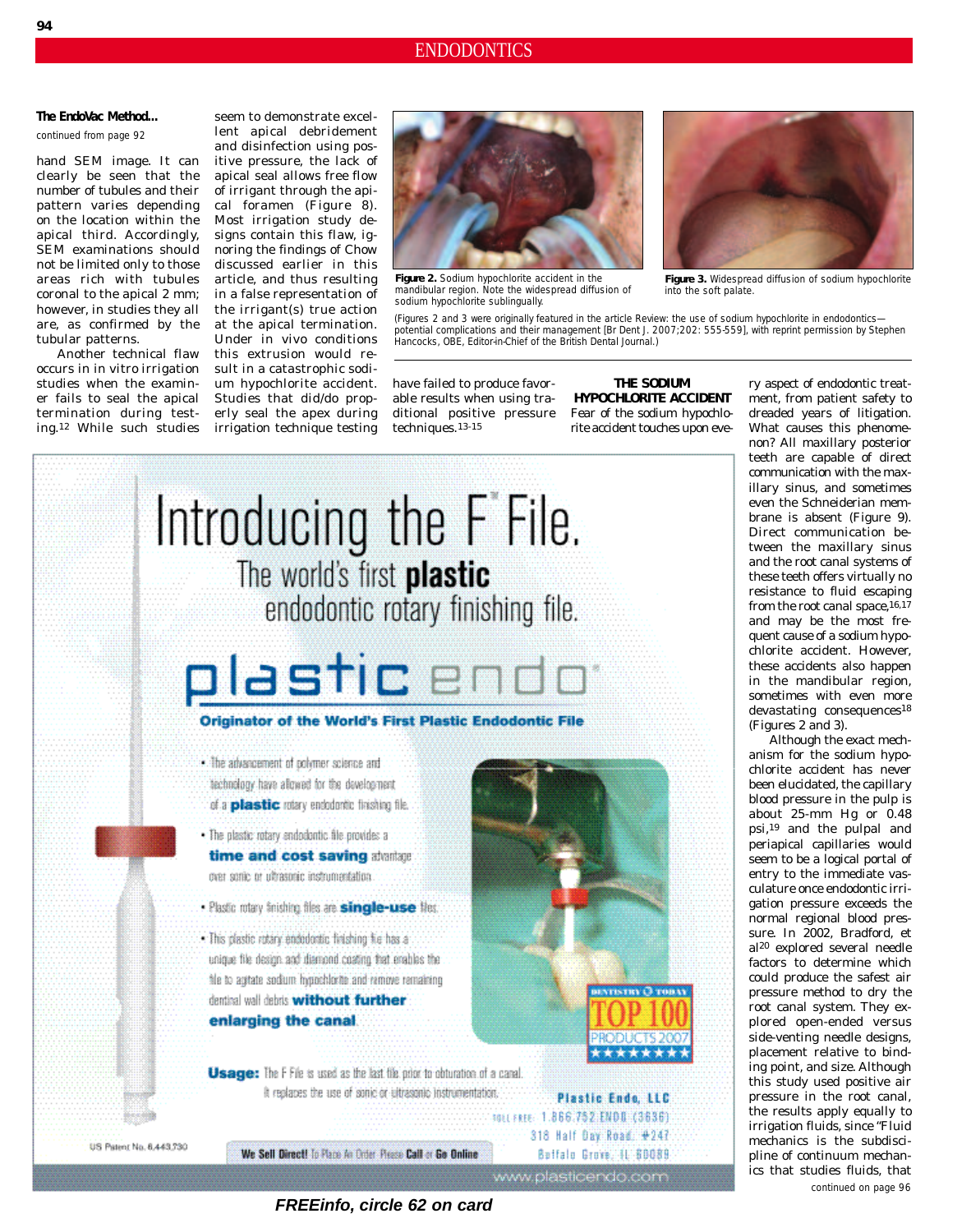### **The EndoVac Method...**

**96**

*continued from page 94*

is, liquids and gases."21 Bradford, et al<sup>20</sup> concluded 2 disturbing facts: first, "No needle design proved safe to use in either round or ovoid canals, regardless of stage of instrumentation." Second, "The clinical significance of these results is that there is no way to ensure complete safety when drying canals with pressurized air." Given that the principles of fluid mechanics apply to both gases and liquids, there is also no way to ensure complete safety when delivering canal irrigants under posial20 further concluded (again applicable to canal irrigation) that "Vacuum, rather than air under pressure, may be a superior means for canal drying." The operative word is *vacuum*.

The EndoVac (*endo*dontic *vac*uum) was designed to overcome the dangers of pushing irrigants into the capillary beds or the maxillary sinus by creating an apical negative pressure at full WL. The key component of the EndoVac system is a microcannula with an external diameter of 0.32 mm, a spherically sealed end used for guidance, and a population of 12 microholes radialmm (Figure 10). The microholes serve 2 functions: to pull endodontic irrigants directly and abundantly to the last 0.2 mm of WL (Figure 11), and to serve as a micro filtration system to prevent clogging of the lumen (internal diameter) of the microcannula.

Other manufacturers also claim endodontic irrigation via "negative pressure," but not "apical negative pressure." *Apical* is the operative word. True ANP *only* occurs if the needle/cannula is used to aspirate irrigants *from* the apical termination of the root canal space (Figure 11). If the needle/

irrigants *into* the root canal system (Figure 4), it is a positive pressure device. Two simple metaphors best help describe the differences: the *fire hose* and the *sewer pump*. If irrigants are pushed out of the needle/cannula, which is how a fire hose discharges water, this is positive pressure. If the irrigants are sucked into the needle/cannula, which is how a sewer pump cleans a septic tank, this is apical negative pressure.

The apical suction effect of pulling (not pushing) endodontic irrigants down and along the walls of the root canal system creates a rapid turbulent cascading



**Figure 4.** Positive pressure irrigation. Little or no irrigant reaches the apical 2 mm in a closed system. (Illustration courtesy of Discus Dental.)



**Figure 5.** SEM 2.6 mm from WL. The tubules are consistent for tubular distribution and frequency. By definition these tubules are in the apical third, but they are not in the apical 2 mm.



**Figure 6.** Less than 1 mm from WL. The area is almost devoid of tubules. The only tubules present in the magnification are irregular and almost nonexistent. This arrangement of tubules is never shown in SEM studies that seemingly prove cleanliness of the most critical portion of the apical third.



**Figure 7.** Shown above is 0.5 mm from the apical termination. The area has no dentinal tubules because this is cementum—where it belongs—0.5 mm from the apical termination. This area was examined using energy dispersive spectroscopy—virtually no carbon was detected, indicating a surface devoid of organic material.

forced to flow between the canal walls and the external surface of the microcannula. This turbulent action creates a current force, while the position of the microholes directs this fast-flowing stream of irrigant as close as 0.2 mm from full WL *continued on page 98*



**FREEinfo, circle 64 on card**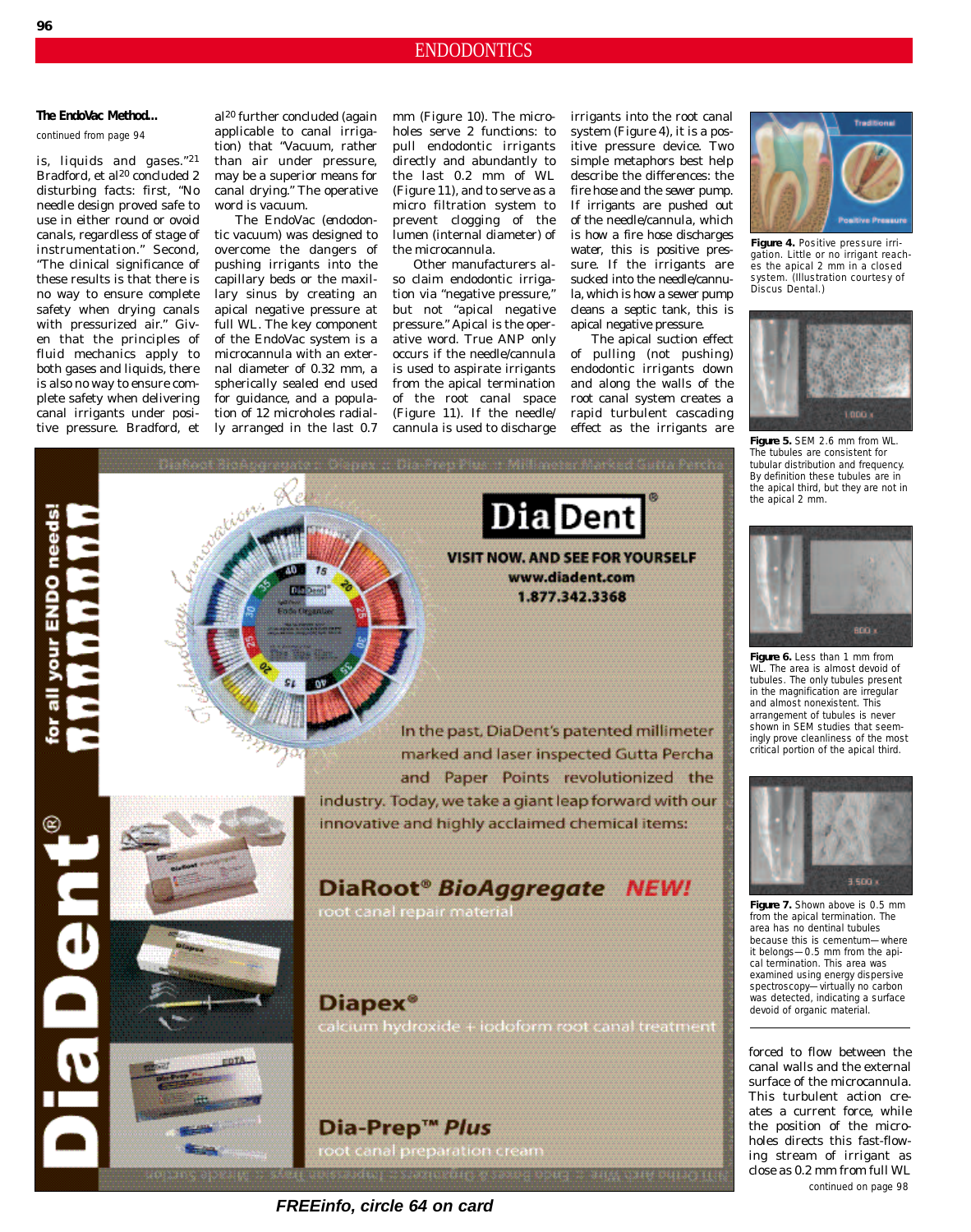

*Dr. Schoeffel:*

*Please provide information missing (in red) in the legend for Figure 1. Please verify Reference 6. Thank you!*

## The EndoVac Method of Endodontic Irrigation, Part 2—*Efficacy*



*G. John Schoeffel, DDS, MMS*

 $\sum$  ince sodium hypochlorite (NaOCl) has the capacity to cause catastrophic tissue damage when extruded into the periradicular vasculature1-3, several new, exotic, and often very expensive endodontic irrigants have been marketed in order to replace this time proven endodontic irrigant. However, recent studies by Clegg4 and Dunavant5 have demonstrated that NaOCl alone is the only endodontic irrigant capable of significantly eliminating the biofilm associated with endodontic infections. Dunavant studied NaOCl, SmearClear (SybronEndo), BioPure (DENTSPLY Tulsa Dental), chlorhexidine, and REDTA (Roth International), and reported: "Within the parameters of this study, both 1% NaOCl and 6% NaOCl were more efficient in eliminating *E. faecalis* biofilm than the other solutions tested."

Why abandon NaOCl, now that it can safely be delivered to full working length

*Another example of drawing the wrong conclusion from correct data occurs when an investigator fails to duplicate the complete clinical conditions in an in vitro study.*

> via apical negative pressure that draws the irrigants down the canal and simultaneously away from the apical tissue?6,7 The answer is simply because previous irrigation investigations have drawn the wrong conclusions from correct data. Will Rogers, Jr. said it best: "It ain't what you know that gets you in trouble, it's what you know that ain't so."

> Consider Senia, et al's classic 1971 in vitro study8 in which he demonstrated that sodium hypochlorite did not extend any closer than 3 mm from working length even after the apex was opened to a No. 30 size instrument. Contrast this study with Salzgeber's in vivo study<sup>9</sup> in which he used Hypaque (a radiopaque solution with virtually the same viscosity, surface tension, and specific gravity as 5.25% NaOCl) to delineate canal and apical irrigant penetration. Salzgeber9 concluded that by increasing the apical preparation size past a No. 30 and

tapering the walls, the irrigant would be carried completely down the canals and into the apical tissue (Figure 1). Both of these findings are accurate, and when viewed together it would seem as though the critical size necessary to insure complete penetration of the irrigant to the apical termination is a No. 35 with an increased taper. Salzgeber9 wrote: "The study by Senia, Marshall and Rosen showed that little or no sodium hypochlorite reached the apical 3 mm when the root canals were enlarged to a no. 30 instrument. The current study showed that the irrigant reaches the apex when the canals are opened larger than a no. 30 file." This also agrees with current research by Zehnder<sup>10</sup> who, using transparent plastic blocks, demonstrated that only after the apical size reaches a No. 35 can one colored irrigant successfully mix with another during instrumentation.

The critical error in the Salzgeber<sup>9</sup> study is that although Hypaque has many of the same *physical* characteristics of NaOCl, it *does not chemically* react with organic material and liberate abundant quantities of ammonia and carbon dioxide, as does NaOCl. Under in vivo conditions the gaseous mixture of ammonia and carbon dioxide is trapped in the apical region and quickly forms an apical vapor lock, similar to the same problem encountered in petroleum powered engines, into which further fluid penetration is impossible (Figures 2 to 7). Extending instruments into this vapor lock does not reduce or remove the gas bubble (Figures 8a and 8b). In 1971, Senia8 wrote: "The solution [NaOCl] in the canal was stirred and carried apically every 5 minutes by means of a No. 10 reamer." The dichotomy is that even though he thought he was carrying the NaOCl to the apex, his own research proved him wrong!

Another example of drawing the wrong conclusion from correct data occurs when an investigator fails to duplicate the complete clinical conditions in an in vitro study. In 1971, Senia8 duplicated the clinical endodontic condition by successfully sealing the apical termination with green stick compound, thus allowing the apical vapor lock to form. However, some current endodontic irrigation studies $11,12$  fail to seal the apical



Figure 1. In 1971, Senia, et al<sup>8</sup> demonstrated that sodium hypochlorite could not enter the critical apical<br>area; however, Salzgeber<sup>9</sup> demonstrated that Hypaque **(photo at XXXX)** could transcend the apical one third and enter the periapical tissues. The problem with the Salzgeber<sup>9</sup> study is that Hypaque does not hydrolyze tissue, produce gases, and thus cannot create an apical vapor lock, see Figures 2 to 7. (Originally published as Figure 11 on page 397 in: Salzgeber RM, Brilliant JD. An in vivo evaluation of the penetration of an irrigating solution in root canals. *J Endod.* 1977;3:394-398. Copyright Elsevier [1977]. Reprinted by permission.)

termination, thus preventing formation of the apical vapor lock and allowing irrigants to flow freely through the apex.

This "open system" error in methods produces results that most certainly skew in favor of the irrigant being tested (Figure 8c). Interestingly, in one of these "open system" studies the examiners who demonstrated superior in vitro canal cleanliness using a revolutionary endodontic irrigant admitted that leaving open the apical termination during testing might have flawed the study.11 Many in vitro SEM, light microscopy, and microbiological studies13-20 that did seal or "close" the apical termination before testing irrigation regimes have universally failed to demonstrate clean canal walls in the apical one third, or complete microbiological control. In 1983 Chow21 convincingly demonstrated the inability for endodontic irrigants to be carried much past the termination of the irrigation needle in a "closed canal" system (Figure 8d). In the discussion of his study,

*continued on page ##*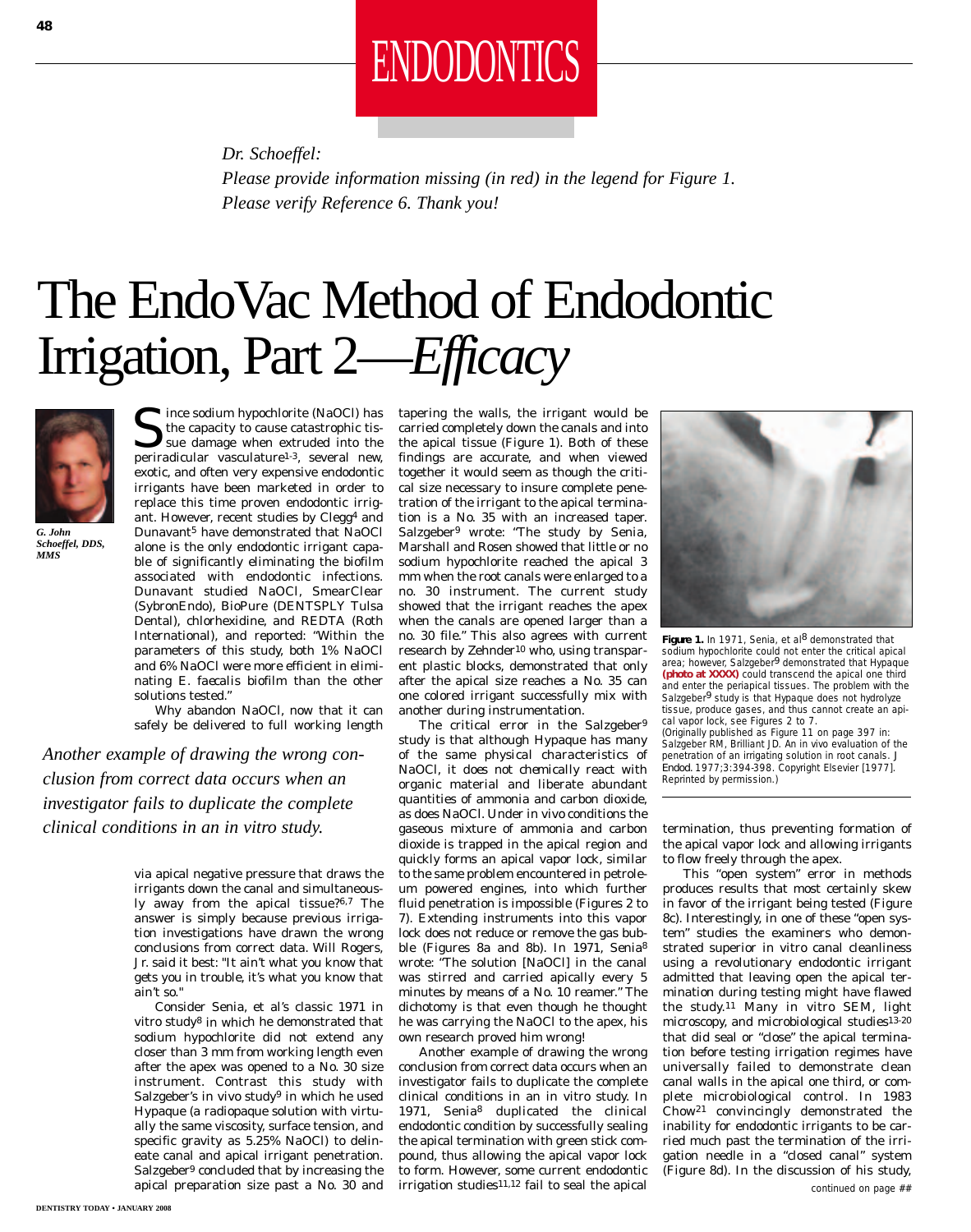

**Figure 2.** Prior to initiating endodontic therapy there is always some organic material (vital pulp, necrotic pulp, liquefied necrotic pulp) in the root canal system.



**Figure 3.** If sodium hypochlorite is used as an irrigant during instrumentation, it is put in the pulp chamber and then instruments are placed to the apex. When the instrument works its way apically, it forces an "empty space" or cavity within the organic material—the desired effect of instrumentation.



**Figure 4.** When the endodontic instrument is withdrawn from the cavity it just created, sodium hypochlorite (shown as blue) is immediately drawn from the pulp chamber into the now empty cavity created by the instrument. This principle of fluid displacement/replacement was

discovered by Archimedes in the 1st century BC when King Hiero II asked him to determine the gold content of his crown.

office HiVac, at the apex and aspirate out the gas and canal debris while by drawing fresh sodium hypochlorite to and simultaneously away from the apical vasculature (Figure 9). The efficacy of this method of endodontic irrigation will be demonstrated by reviewing histological and biological studies and a SEM examination of the apical 3 mm.

cannula, attached to the

### **HISTOLOGICAL STUDY**23

This study examined matched pairs of single rooted teeth from the same person that were caries-free and did not have previous restorations. Each pair was randomly divided into 2 groups: one group was treated via traditional needle irrigation delivery, and the other was treated via apical negative pressure delivery (EndoVac, Discus Dental). The root canal system(s) were closed by imbedding the teeth in polyvinyl siloxane impression material, and all teeth were shaped using Gates Glidden drills and Profile series 29 .04 taper rotary instruments (DENTSPLY Tulsa Dental) using a crown-down, continuous taper technique (Figure 10). Final irrigation for the traditional group was performed using a 30-gauge ProRinse side port needle (aka, Max-i-Probe, DENTSPLY) 2 mm from working length to express sodium hypochlorite or EDTA. Final irrigation for the EndoVac group employed the use of a 30 gauge micro cannula attached to the office HiVac and placed at full working length. In this group, irrigants were added coronally and pulled to full working length, and then simultaneously back out through the micro cannula and into the HiVac system. The teeth were prepared histologically, cross-sectioned at 1 mm and 3 mm (see red lines in Figure 10) from working length, and examined for remaining debris. The residual intracanal debris was quantified and statistically

This study demonstrated that the EndoVac group (Figure 11a) produced statis-



**49**

with a simulated root canal instrumented to a No. 35/4% taper communicating with a cross drilled hole, sealed with tissue in sections a, b, and d, demonstrates several fluid dynamic issues. First, endodontic instruments cannot displace an api cal vapor lock or circulate irrigants into the gas bubble: **"a"** shows an endodontic file attempting to carry irrigant into the apical vapor lock and **"b"** shows the same file withdrawn, clearly demonstrating that no irrigant has entered the apical vapor lock as per Senia<sup>8</sup>. Second, **"c"** demonstrates that if the canal system is not sealed apically (no tissue present in block "c"), that irrigant is easily forced through the termination. This is a common defect in irrigation studies where the examiner fails to seal the apex during experimentation, thus skewing any results in favor of the irrigant. Finally, **"d"** illustrates a positive pressure sideport needle attempting to circulate irrigant into the apical vapor lock; although coronal flow is evident, no apical circulation occurs as per Chow.21



**Figure 9.** The EndoVac endodontic irrigation delivery system produces negative pressure directly at the apical termination via a micro cannula attached to the office HiVac. Twelve radially arranged micro holes (only 6 shown in this view) populate the last 0.7 mm of end of the micro cannula and serve to direct the irrigant flow and as a micro filter. As soon as the irrigant is drawn down the canals, it is sucked away from the apical tissue and into the HiVac system.



**Figure 10.** The Nielsen, et al study23 incorporated matched pairs of teeth imbedded in polyvinyl siloxane impression material. The traditional needle was placed at WL—2 mm, which placed its exit portal directly at WL—3 mm, the exact point of the coronal section. The EndoVac was placed at full working length, below both sectioning points. The red lines indicate the points of cross section.



**Figure 5.** Once the sodium hypochlorite enters the cavity surrounded by organic material, the tissue hydrolysis reaction begins immediately forming small gas bubbles of ammonia and carbon dioxide.



endodontic instrument is placed apically, it displaces the microbubbles coronally.



**Figure 7.** When the endodontic instrument is withdrawn coronally, the gasses, which are closer to the apical termination than the sodium hypochlorite, replace the endodontic instrument, thus forming the apical vapor lock. Nothing can physically displace this apical vapor lock or gas pocket—see Figure 8, nor can acoustic microstreaming or cavitation dissolve the gas pocket since its composition is gaseous, not liquid.

he defined the 3 criteria necessary for successful mechanical endodontic irrigation. The irrigants must: (1) reach the apex, (2) create a current flow, and (3) carry particles away.

Still another example of drawing the wrong conclusions is not applying correct scientific principles to a specific situation. Consider the erroneous idea that acoustic microstreaming or cavitation can clean any part of the apical portion filled with gas (apical vapor lock). *Acoustic microstreaming* is defined as the movement of *fluids* along cell membranes,

which occurs as a result of the ultrasound energy creating mechanical pressure changes within the tissue. *Cavitation* is defined as the formation and collapse of gas and vapor filled bubbles or cavities in a *fluid*. This process ("cavitation") results from the creation and collapse of microbubbles in the *liquid.*<sup>22</sup> Acoustic microstreaming or cavitation is only possible in fluids/liquids, not gases. Once a sonic or ultrasonically activated tip leaves the irrigant and enters the apical vapor lock, acoustic microstreaming and/or cavitation

becomes physically impossible. This would be like trying to fly a submarine above the water.

Since every clinical endodontic situation is a "closed system" (except those terminating directly in the maxillary sinus and not covered by the Schneiderian membrane), how does a clinician remove an apical vapor lock? How does a clinician achieve a safe current force of irrigant at full working length? How does the clinician remove debris from the apex? The answer to each of these questions is the same—place a small

analyzed.

**JANUARY 2008 • DENTISTRY TODAY**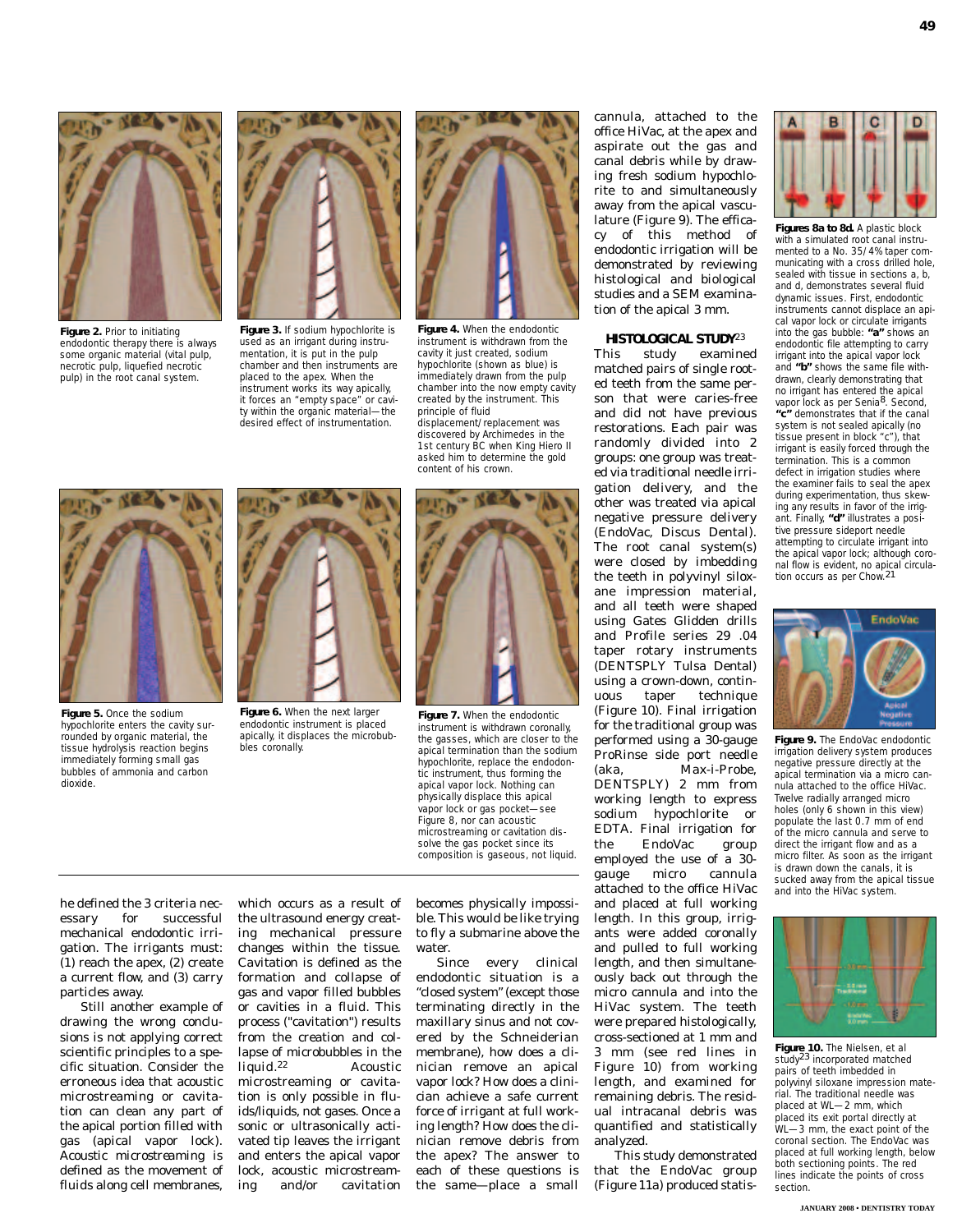### ENDODONTICS

**Xxxx...**

*continued from page*



**Figure 11a.** EndoVac Irrigation: This is the companion to the section shown in Figure 11b. It is the matched tooth from the same patient at the same level of cross .<br>section. It demonstrates a canal clean and free of either loose or adherent debris after using EndoVac irrigation.



**Figure 11b.** Traditional Irrigation: This cross section taken 1 mm from working length after using traditional techniques, demonstrates significant loose debris in the canal (arrows) as well as debris still adhering to the walls to the right of the loose debris.

| Type of Imigation                | EndoVac (Apical Neg. Pressure) |       |        | <b>Traditional Positive Pressure</b> |       |        |
|----------------------------------|--------------------------------|-------|--------|--------------------------------------|-------|--------|
| Innigent for 2 minutes           | 2.5%                           | 5.25% | Salina | 3.5%                                 | 5.25% | Soling |
| CFU before instrumention         | 3.60                           | 3.60  | 3.48   | 3.48                                 | 3,48  | 3.56   |
| <b>CFU</b> after instrumentation | 2.10                           | 2.58  | 2.54   | 2.51                                 | 226   | 2,43   |
| <b>CFU</b> after Macro debride   | 0.00                           | 0.00  | 1.45   | 0.60                                 | 1.09  | 232    |
| CFU after Micro debride          | 0.00                           | 0.00  | 0.00   | NW                                   | NUA   | NIA    |

**Figure 12.** *E. faecalias* study demonstrates no growth in EndoVac samples after Macro Irrigation, while traditional irrigation still produced positive growth. More interesting is the fact that zero growth was realized in the positive control after abundant saline circulated through the apical region. Note: This study only produced a planktonic *E. faecalis* growth, not a biofilm, thus the explanation for producing zero growth via saline alone.



**Figure 13a.** SEM with white dots at 1 mm increments was obtained by splitting a tooth following EndoVac irrigation of an apically sealed tooth. SEM (1,000x) is taken from a region 2.75 mm from the apical termination. Note the homogenous arrangement of clean noninstrumented calcospherites in this area. The tubular pattern at this level is consistent with normal tubular anatomy.



**Figure 13b.** SEM (3,000x) taken at 0.75 mm from the apical termination demonstrates completely clean walls at this level. Although the tubular pattern is irregular, yet normal as described by Mjor, et al<sup>25</sup> the tubules are clear of organic debris or smear layer.

large variability of the

tically significant cleaner canals at 1 mm from working length than traditional irrigation (Figure 11b). However at the 3 mm level (the exact level where irrigant is expressed from the ProRinse needle), there was no *significant* difference. To the untrained researcher, it is easy to interpret the results as *no difference* at 3 mm above the WL, and then continue down the wrong logic path and propose that there would be also no difference if the ProRinse could reach WL.

Upon more careful analysis, the reason for the statistical result of *no difference* is due to the extremely

ProRinse, as indicated by the large standard deviations (Percent of Debris in Field: Mean = 2.285%, Std. Deviation =  $6.26$ ). In contrast, the EndoVac system produced highly consistent results and therefore tight standard deviations (Percent of Debris in Field: Mean = 0.421%, Std. Deviation  $=$ 0.86). So, the statistical analysis used in the Nielsen, et al<sup>23</sup> study paper is not able to discern the obvious difference. There is also the practical safety issue of expressing irrigants under positive pressure immediately adjacent to the periapical vasculature.

#### **BIOLOGICAL STUDY**24

Siquera demonstrated the difficulty in obtaining postpreparation zero growth cultures with sealed root canal systems infected with *E. faecalis*, and sometimes shaped to extremely large 12% tapers.20 Before deciding to proceed with development of the EndoVac system, a pilot study was designed to examine the possibility of obtaining zero growth cultures using the above cited Siquera protocol to produce a closed root canal system and proper *E. Faecalis* inoculation; however, the test teeth were prepared only to conservative 4% tapered preparations. Since this was a pilot study, it lacked a negative control and the sample sizes were too small to derive definitive statistical data, yet the data is consistent, and when combined with SEM examination, the study demonstrated the merits of proceeding with full development of the EndoVac system of apical negative pressure.

Figure 12 shows that 2.5% and 5.25% concentrations of NaOCl were used for 2 minutes and delivered via either apical negative pressure or traditional positive pressure. It demonstrates that all specimens were successfully and consistently inoculated, and a consistent drop in CFU occurred during the instrumentation phase in both groups. The first apparent difference occurs at the termination of the traditional technique, which corresponds to macro evacuation with the EndoVac method of endodontic irrigation. At the macro phase the EndoVac system produced zero CFU using either dilution of NaOCl. A remarkable difference occurred at the termination of the micro cannula phase of irrigation, when no CFU were recovered from the saline positive control. Why? Since the *E. faecalis* was only grown for 24 hours, biofilm could not form, and because the microorganisms were simply planktonic, the abundant and rapid exchange of saline alone cleared the apical area, thus demonstrating each of Chow's<sup>21</sup> requirements for successful mechanical endodontic irrigation: reach the apex, create a current flow, and carry particles away.

This leaves open the question of removing biofilm, and these studies are currently in progress. However, biofilm does not differ chemically from other organic components found in the root canal. As a preview of upcoming results consider Figures 13a and 13b. This specimen was prepared according to the EndoVac instrumentation and irrigation protocol described by Nielsen, et al<sup>23</sup> but was split longitudinally for SEM examination. Figures 13a and 13b are consistent with normal dentinal tubular anatomy in the apical 3 mm25, and in both areas there is no evidence of organic debris or smear layer along the walls, and the tubules themselves are free of debris.

#### **CONCLUSION**

Since the dawn of contemporary endodontics dentists have been squirting sodium hypochlorite into the root canal space and then proceeding to place endodontic instruments down the canal in the errant belief that they were carrying the irrigant to the apical termination. Biological, SEM, light microscopy, and other studies have proven this belief to be invalid. Sodium hypochlorite reacts with organic material in the root canal and quickly forms micro gas bubbles at the apical termination that coalesce into an apical vapor lock with subsequent instrumentation. Since the apical vapor lock cannot be displaced via mechanical means, it prevents further sodium hypochlorite flow into the apical area. Injecting irrigants is limited near to the tip of the injection needle, and the closer the needle tip is positioned to the apical tissue the greater are the chances of apical extrusion. Acoustic microstreaming and cavitation are limited to liquids and have no effect inside the vapor lock. The only method yet discovered to eliminate the apical vapor lock is to evacuate it via apical negative pressure. This method has also been proven to be safe because it always draws irrigants to the source of the vacuum—down the canal and simultaneously away from the apical tissue in abundant quantities. When properly used, the EndoVac is capable of producing the efficient and effective results described herein. **✦**

#### **References**

- 1. Bowden JR, Ethunandan M, Brennan PA. Life-threatening airway obstruction secondary to hypochlorite extru-<br>sion during root canal treatment. Oral<br>Surg Oral Med Oral Pathol Oral Radiol Endod. 2006;101:402-404.
- 2. Witton R, Brennan PA. Severe tissue damage and neurological deficit following extravasation of sodium hypochlorite solution during routine endodontic treatment. Br Dent J. 2005;198:749-750.
- 3. Joffe E. Complication during root canal therapy following accidental extrusion of sodium hypochlorite through the apical foramen. Gen Dent. 1991;39:460-461.
- 4. Clegg MS, Vertucci FJ, Walker C, et al. The effect of exposure to irrigant solutions on apical dentin biofilms in vitro. J Endod. 2006;32:434-437.
- 5. Dunavant TR, Regan JD, Glickman GN, et al. Comparative evaluation of endodontic irrigants against Enterococcus faecalis biofilms. J Endod. 2006;32:527-531.
- Haas S, Edson D. Negative apical pressure with the EndoVac system. Poster presented at: American **Association of Endodontists 2007**<br>Annual Session: April 25-28; Annual Session; April 25-28; Philadelphia, PA. [Schoeffel: Please verify.]
- 7. Schoeffel GJ. The EndoVac method of endodontic irrigation: safety first. Dent Today. Oct 2007;26:92-99.
- 8. Senia ES, Marshall FJ, Rosen S. The solvent action of sodium hypochlorite on pulp tissue of extracted teeth. Oral Oral Med Oral Pathol. Surg Oral M<br>1971;31:96-103.
- 9. Salzgeber RM, Brilliant JD. An in vivo evaluation of the penetration of an irrigating solution in root canals. J Endod. 1977;3:394-398.
- 10. Zehnder M. Root canal irrigants. J Endod. 2006;32:389-398. 11. Torabinejad M, Cho Y, Khademi AA,
- et al. The effect of various concentrations of sodium hypochlorite on the ability of MTAD to remove the smear layer [published correction appears<br>in J Endod. Jun 2003;29:424]. J Endod. Apr 2003;29:233-239.
- 12. Grandini S, Balleri P, Ferrari M. Evaluation of Glyde File Prep in combination with sodium hypochlorite as a root canal irrigant. J Endod. 2002;28:300-303.
- 13. Albrecht LJ, Baumgartner JC, Marshall JG. Evaluation of apical debris removal using various sizes and tapers of ProFile GT files. J Endod. 2004;30:425-428.
- 14. Usman N, Baumgartner JC, Marshall JG. Influence of instrument size on root canal debridement. J Endod. 2004;30:110-112.
- 15. O'Connell MS, Morgan LA, Beeler WJ, et al. A comparative study of smear layer removal using different salts of EDTA. J Endod. 2000;26:739-743.
- 16. Baumgartner JC, Brown CM, Mader CL, et al. A scanning electron microscopic evaluation of root canal debridement using saline, sodium hypochlorite, and citric acid. J Endod. 1984;10:525-531.
- 17. Mader CL, Baumgartner JC, Peters DD. Scanning electron microscopic